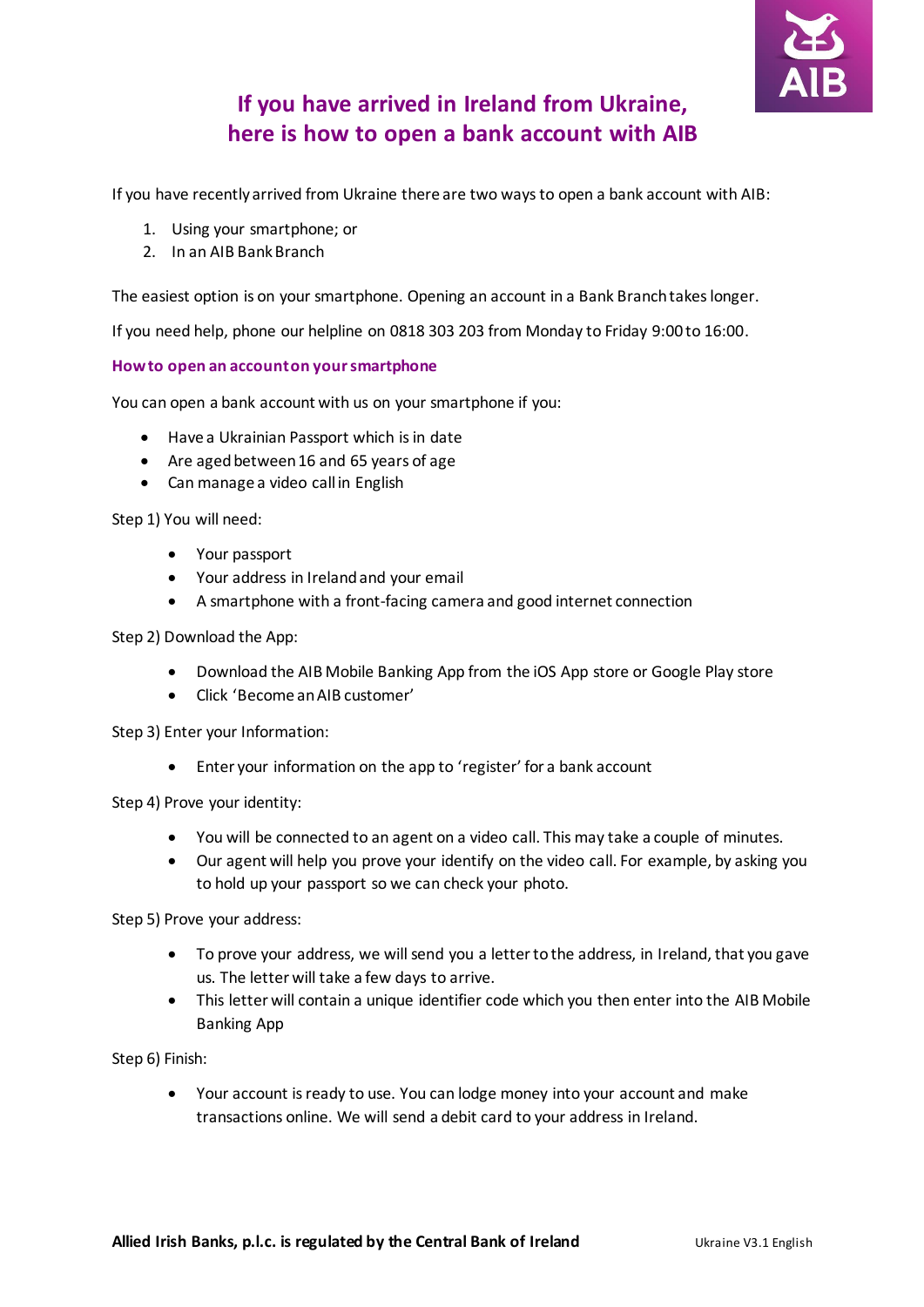## **How to open an account in-person at your local bank branch**

To open a bank account in a bank branch, you will need to book an appointment and provide documents that prove:

- **1.** Who you are prove your identity and
- **2.** Where you live prove your address in Ireland

Here is a list of documents to bring to your appointment. If you don't have these, please bring whatever similar documents you have (for example an out of date passport) and we will work through them with you.

## **1. Prove youridentity (any one of the following)**

| <b>Passport or Travel</b> | It can be a:                                    |
|---------------------------|-------------------------------------------------|
| Document                  | • Passport (in date), or                        |
|                           | Travel Document (issued in Ireland and in date) |

If you don't have a Passport or Travel Document we will accept these documents if you have them**:**

| <b>Temporary Residence</b><br><b>Certificate</b> | Temporary Residence Certificate (TRC) (in date)<br>$\bullet$                                                                                                                |
|--------------------------------------------------|-----------------------------------------------------------------------------------------------------------------------------------------------------------------------------|
| <b>Irish Residence Permit</b>                    | The Irish Residence Permit (IRP) (in date)<br>$\bullet$                                                                                                                     |
| <b>Letter of Refugee Status</b>                  | The original document from the Department of Justice and<br>Equality in Ireland.                                                                                            |
| <b>Ukrainian Travel</b><br><b>Document</b>       | People who have international protection (refugee status or<br>$\bullet$<br>international protection) in the Ukraine may be in<br>possession of a Ukrainian Travel Document |

## **2. Prove your address (any one of the following)**

| Letter from a<br>government department                                                     | A letter to you from a government department, body, agency or<br>board such as the Department of Justice.                                                                                                                                                                                                     |
|--------------------------------------------------------------------------------------------|---------------------------------------------------------------------------------------------------------------------------------------------------------------------------------------------------------------------------------------------------------------------------------------------------------------|
| A letter from an<br>approved<br>accommodation provider                                     | A letter from a government approved accommodation provider.<br>٠<br>The letter should be on headed paper and should be signed,<br>with a full name and job title. It should state:<br>Your name (to match your proof of identity document)<br>$\circ$<br>That you are living in that accommodation<br>$\circ$ |
| <b>County Council</b><br><b>Accommodation</b><br><b>Placement Letter</b>                   | The letter must be on headed paper be posted to the<br>$\bullet$<br>accommodation centre connected to the customer and detail<br>the new residential address<br>The letter should clearly state the date, full customer name,<br>permanent residential address and be signed by an authorised<br>official.    |
| <b>Letter from an AIB</b><br>account holder who is<br>providing you with<br>accommodation. | The letter should have:<br>$\bullet$<br>Your name (to match your proof of identity document)<br>$\circ$<br>Your address (in Ireland)<br>$\circ$<br>The AIB account holder's:<br>$\bigcap$<br>Name, Address<br>Signature and date<br>Confirmation that they are providing you with<br>accommodation            |